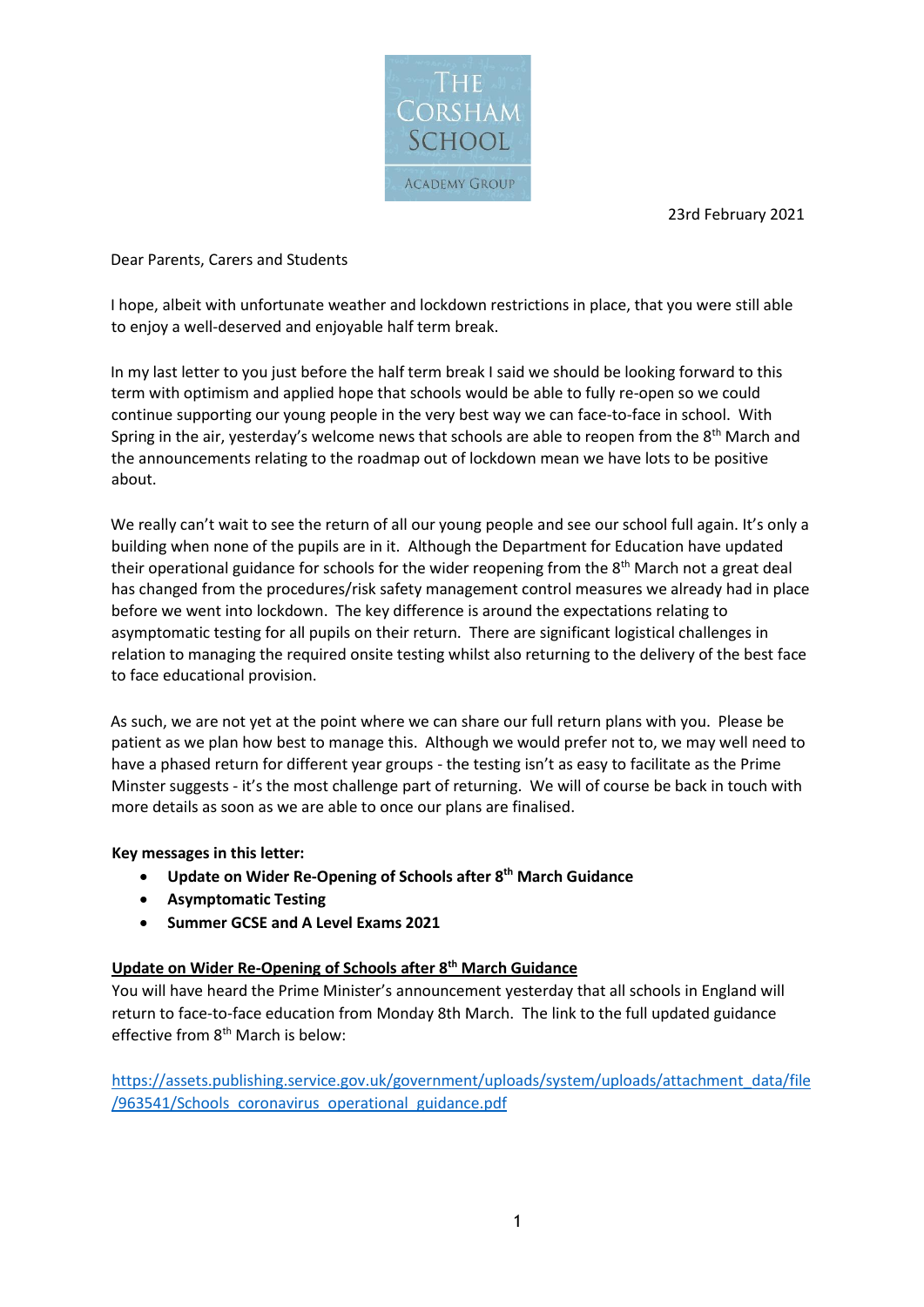A summary of the key points from the DfE's guidance released last night is as follows:

- *Secondary schools will fully re-open from the 8th March to all pupils (with possible phased returns in place to assist management of pupil's return with LFD testing).*
- *Rapid testing using Lateral Flow Devices (LFD)s will support the return to face-to-face education by helping to identify people who are infectious but do not have any coronavirus (COVID-19) symptoms.*

*For secondary school staff and pupils we are moving to a home testing model (for pupils, following the first 3 onsite tests). The lateral flow devices used have received regulatory approval from the MHRA for self-use. Home test kits will be available for all staff on return. Once pupils have been tested 3 times at school (all taking place between 3-5 days) they will then be provided with home test kits for regular testing twice a week thereafter. Returning secondary pupils will be tested three times on site and then again once at home in the first two weeks after reopening.* 

*During the week of March 8, pupils will only be expected to return following their first negative test result.*

*Testing remains voluntary but strongly encouraged.*

- *Attendance becomes mandatory for all pupils from 8th March (except for those Self Isolating or Shielding as they remain Clinically Extremely Vulnerable) in line with the schools phased return arrangements.*
- *Clinically extremely vulnerable children: We know from growing evidence that many children identified at the start of the pandemic as clinically extremely vulnerable (CEV) are not at increased risk of serious outcomes from coronavirus (COVID-19) and children are gradually being removed from the shielding patient list (SPL) as appropriate, following review with their clinician.*

*The advice for pupils who have been confirmed as clinically extremely vulnerable is to shield and stay at home as much as possible until further notice. They are advised not to attend school while shielding advice applies nationally.* 

*All 16 to 18 year olds with underlying health conditions which put them at higher risk of serious disease and mortality will be offered a vaccine in priority group 6 of the vaccination programme. At present, these children should continue to shield, and self-isolate if they have symptoms or are identified as a close contact of a positive case, even if they have been vaccinated.*

- *Face coverings: In addition to the existing guidance stating face coverings should be worn by adults and pupils when moving around the premises where social distancing cannot easily be maintained, it is also recommended that face coverings should be worn in classrooms or during other learning activities unless social distancing can be maintained. This does not apply in situations where wearing a face covering would impact on the ability to take part in exercise or strenuous activity, for example in PE lessons.* As you will recall, this was already part of our expectations/the safety control measures we introduced in Terms 1&2.
- *Practical subjects, including PE, Music, Dance, Drama and DT can continue as long as appropriate measures are undertaken.*  We have already reviewed our risk assessments for these subjects to ensure we have the appropriate measures in place for them to continue as guided.
- *After school activities, including additional subject support sessions and extra-curricular sport activities are able to resume.*